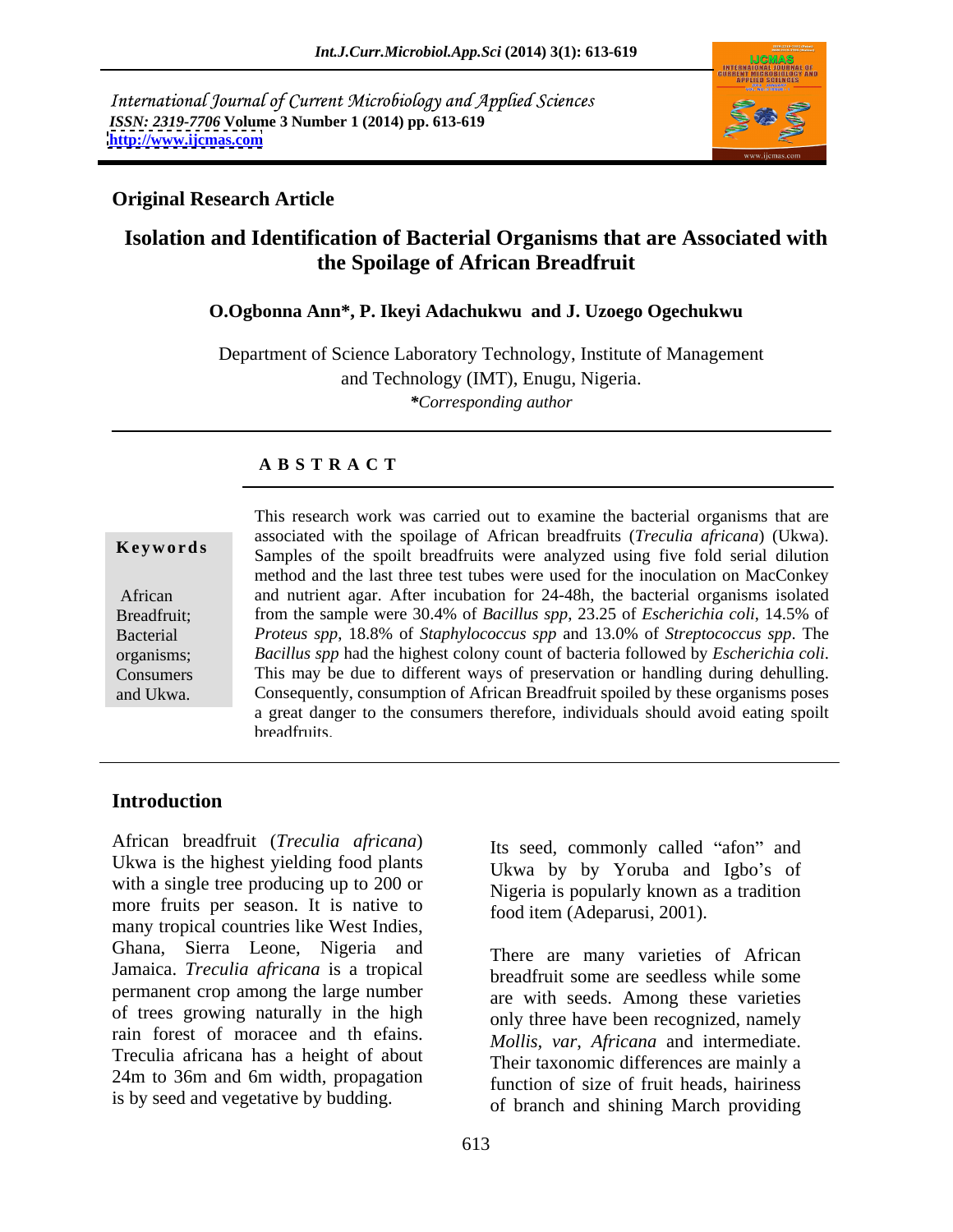good shade, the fruits are produced between March and August; the seed only, due to high cost of media and consist of two cotyledons in the internal reagents, non availability of some structure which is creamy to whitish in materials that should be used in the colour enclosed by fibrous brown seed analysis and lack of fund. It was difficult coasts. The head of Treculia to get enough money and information intermediates are some times as big as a needed to make these work more football or even bigger and the leaves are usually broad. *Treculia mollis* has small head and as mostly found in Edo and Delta state of Nigeria (Ejiofor *et al.,* 2008). **Materials and Methods**

Some other varieties are *Treculia var* Collection of sample *aravu* which has ellipsoidal fruit, 8-12 inch, 10-30cm long and 15-22cm wide. It has yellowish green with brown spots on seeds were bought from Ogbete main the sunny side, rough with sharp points Market Enugu, Nigeria. It was kept at which are shed on maturity. The pulp is room temperature for about 2-3 days light yellow and takes little time to cook. *Treculia var pei* has broad ellipsoidal sample was homogenized and then put fruit, rind light yellow and flaky when into a sterilized universal bottle cooked, ripens earlier than other varieties and cook quickly when the breadfruit crop is scant the fruits of this cultivar are **Isolation of microbe using plating** stored by burying in the ground until needed up to a year (Pearson, 2007).

To determine the microbial load of the bacteria e a contra de la contrada de la contrada de la contrada de la contrada de la contrada de la contrada de la contrada de la contrada de la contrada de la contrada de la contrada de la contrada de la contrada de la c

To identify the source of contamination

with the spoilage of African breadfruit attractive, which made these research work to be carried out within a limited period of time.

## **Collection of sample**

African breadfruit (*Treculia africana)* where it was allowed to spoil. Then, the into a sterilized universal bottle containing distilled water.

# **technique (spread plate methods)**

**Aim of the study Conserverse Example 2 and the petri-dishes and then allowed to** The aim of this research was to isolate serial dilutions  $10^{-3}$ ,  $10^{-4}$  and  $10^{-5}$ , 0.1ml and identify the bacteria that are of the dilution was dropped on one end associated with the spoilage of African of each of the two different agar media breadfruit. (MacConkey and nutrient). And glass **Objectives of the study** Then it was inverted and incubated at The media was poured into 6 different Petri-dishes and then allowed to solidified, from the test tubes of the ,  $10^{-4}$  and  $10^{-5}$ ,  $0.1$ ml  $-4$  and  $10^{-5}$  0.1 ml and  $10^{-5}$ , 0.1ml  $-5 \ \Omega \text{1m}$ , 0.1ml rod or huskstick was used to spread it.Then it was inverted and incubated at  $37^{\circ}$ C for 24-48h and the plates were observed for growth.

### **Plate count**

**Limitation of the study** of colonies on each plate was counted This research work was limited to the prepared for each dilution; therefore the isolation of bacterial organism associated total plate count for each dilution was After the 24h of incubation, the number and recorded. Duplicated plates were total plate count for each dilution was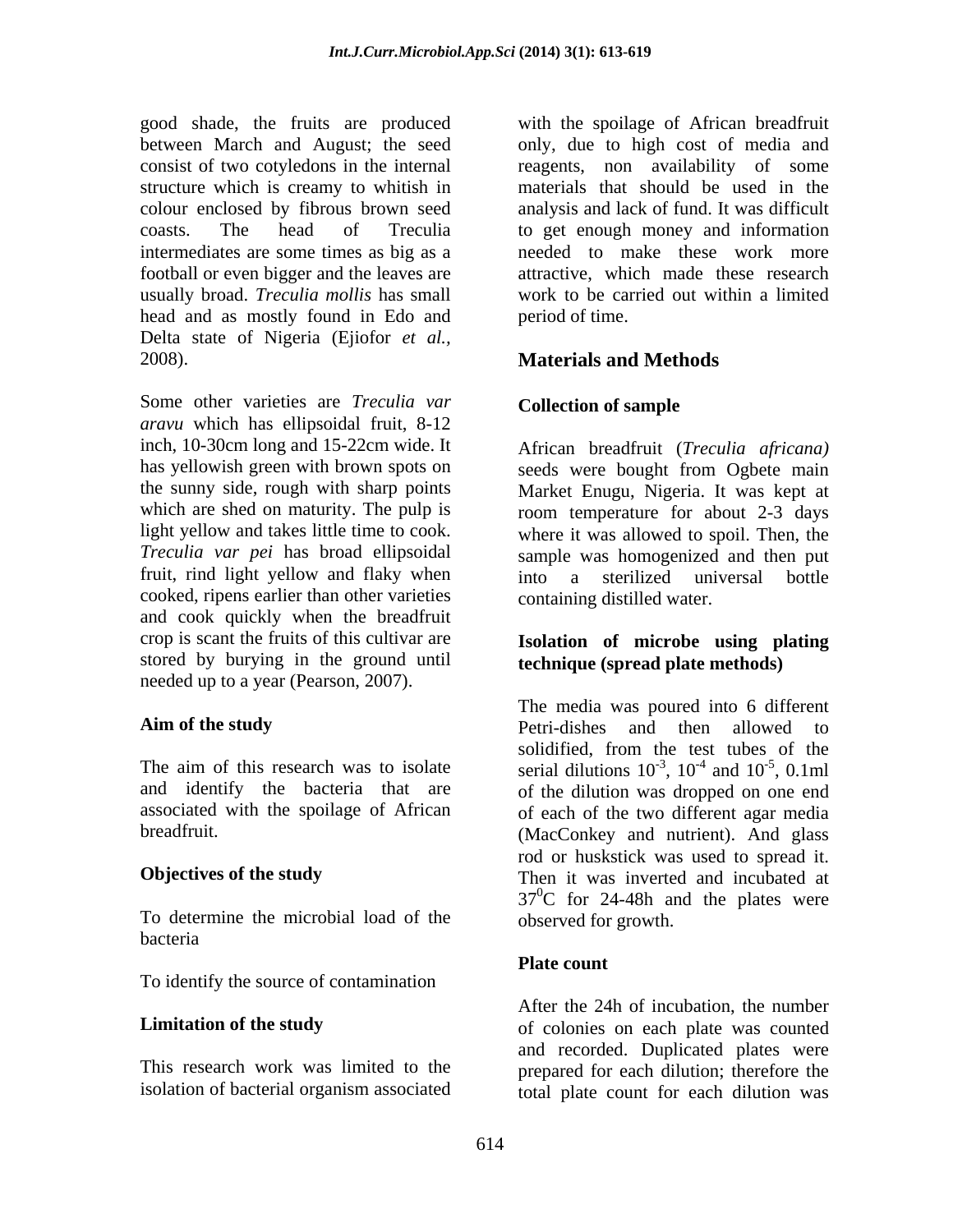number of colonies on the plates by the thin smear. The resulting film was heatdilution factor and calculating for 1g of

Identification of bacteria was based on was laid across the staining rack, the the morphological and biochemical iodine was carefully rinsed with distilled characteristics. The morphological water and the smear was washed with characteristics of bacteria include; shape of colonies, colonial outline, colonial washed off immediately with distilled evaluation colour, consistency and size etc. Gram staining and motility test were slidewas laid again across the staining also involved in morphological rack and flooded with aqueous safranin identification of bacteria isolates: for 60 seconds and washed off with catalase, methyl red, indole, coagulase and sugar fermentation test. Sugar fermentation test were carried out using the following sugars; glucose, sucrose, lactose and mannitol. To each 5ml of peptone water in test tube, 1.0g of each sugar was separately dissolved into the tube containing the peptone water and labelled. Then three (3) drops of phenol red was added to each of the test tube. The test organisms were then inoculated into the tubes using a sterilized inoculing A clean grease free cavity slide was wire. Durham tubes were inserted into placed on a bench with the cavity the tubes in an inverted position for the uppermost. Then, a molten vaseline was detection of gas production. The tubes placed round the edge of the depression were plugged with non absorbent cotton of the cavity slide. A loop full of the test wool and sealed with aluminium foil organism was transferred to the center of before being incubated for 24h at  $37^{\circ}$ C. a clean dry cover slip placed on a flat After incubation, the tubes were observed. Rising of the Durham tube in the tubes indicates the production of gas The cavity slide was pressed down so in the tube (that is a positive result). that the vaseline seals the cover slip in

A drop of sterile water placed in the middle of a grease free slide, with a sterile wire loop, small portion of the

taken by average count of the three. The bacteria colony was put on it, and concentration of bacteria in the sample thoroughly emulsified and the mixture was calculated by multiplying the was spread evenly on the slide to make a the original samples. smear flooded with crystal violet for 30 **Identification of bacteria** with lugol's iodine, which was allowed thin smear. The resulting film was heatfixed on a Bunsen burner flame. The seconds. Then the smear was washed off to react for 30 seconds while the slide acetone alcohol for 3 seconds and water to avoid excess decolouration. The distilled water. Then the back of the slide was dried between folds of filter paper. The slide was allowed to air dry.

> The smear was examined under X 100 (oil immersion) objection. Gram positive organism appeared purple, while gram negative organism appeared pink or red.

## **Motility test**

organism was transferred to the center of sheet of paper.

**Gram staining inverted so that the culture drops appear** position. Then the slide was quickly hanging. The motility was first examined using the low power objective to find the edge of the drop and then high power objectives to check for motility.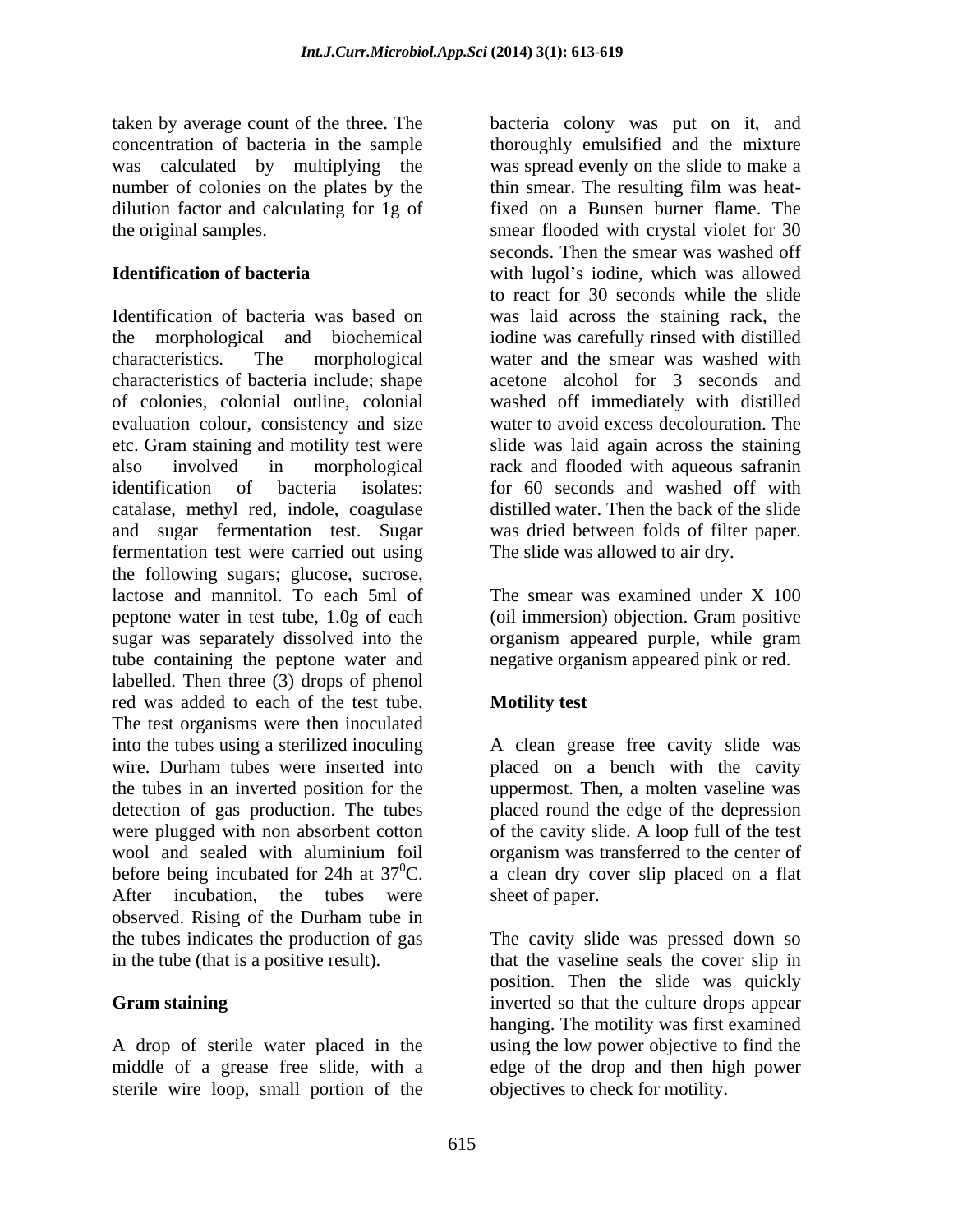### **Table.1** Bacterial Morphological Characteristics

| Nutrient agar                                           | <b>MacConkey agar</b>                         | <b>Suspected organism</b> |
|---------------------------------------------------------|-----------------------------------------------|---------------------------|
| Small smooth circular,                                  | Smooth, pink colonies                         | Escherichia coli          |
| creamy in colour                                        |                                               |                           |
| Smooth and circular, shinning Cocci, appeared in chains |                                               | Streptococcus spp.        |
| and plumond                                             | some in clustered                             |                           |
| Irregular shape with dull                               | Cocci some occurs in chains.   Bacillus spp.  |                           |
| surface                                                 | Arrange in chain and squarer                  |                           |
|                                                         |                                               |                           |
| Cocci appeared in clustered                             | Blue grey translucent colonies   Proteus spp. |                           |
| form                                                    |                                               |                           |

# **Table.2** Bacteriological Count

|           | <b>Nutrient agar</b> |                             |                                    | MacConkey agar |           |
|-----------|----------------------|-----------------------------|------------------------------------|----------------|-----------|
| $10^{-3}$ | $10^{-4}$            | $\sim$ $\sim$ $\sim$<br>1 V | $10^{-5}$                          | $10^{-4}$      | $10^{-5}$ |
| 30        |                      |                             | $\sim$<br>$\overline{\phantom{a}}$ |                |           |
| 25<br>رے  | 10                   |                             | 15<br>1 J                          |                | $\sim$    |
| 14        |                      |                             | 10                                 |                |           |
| 23.3      | 10.7                 | 57<br>. <i>.</i>            | 15.3                               | 6.3            | 0.7       |

**Table.3** Number of Bacterial Count and Percentage Distribution

| <b>Bacterial organisms   No. of organisms</b> | <b>Percentage distribution</b> |
|-----------------------------------------------|--------------------------------|
| <b>Bacillus spp.</b>                          |                                |
| <i>Escherichia coli</i>                       | 22.2 <sup>o</sup><br>4.3.270   |
| <i>Proteus spp.</i>                           | $1.4$ Fol.                     |
| Staphylococcus spp.                           | 10 00/                         |
| Streptococcus spp.                            |                                |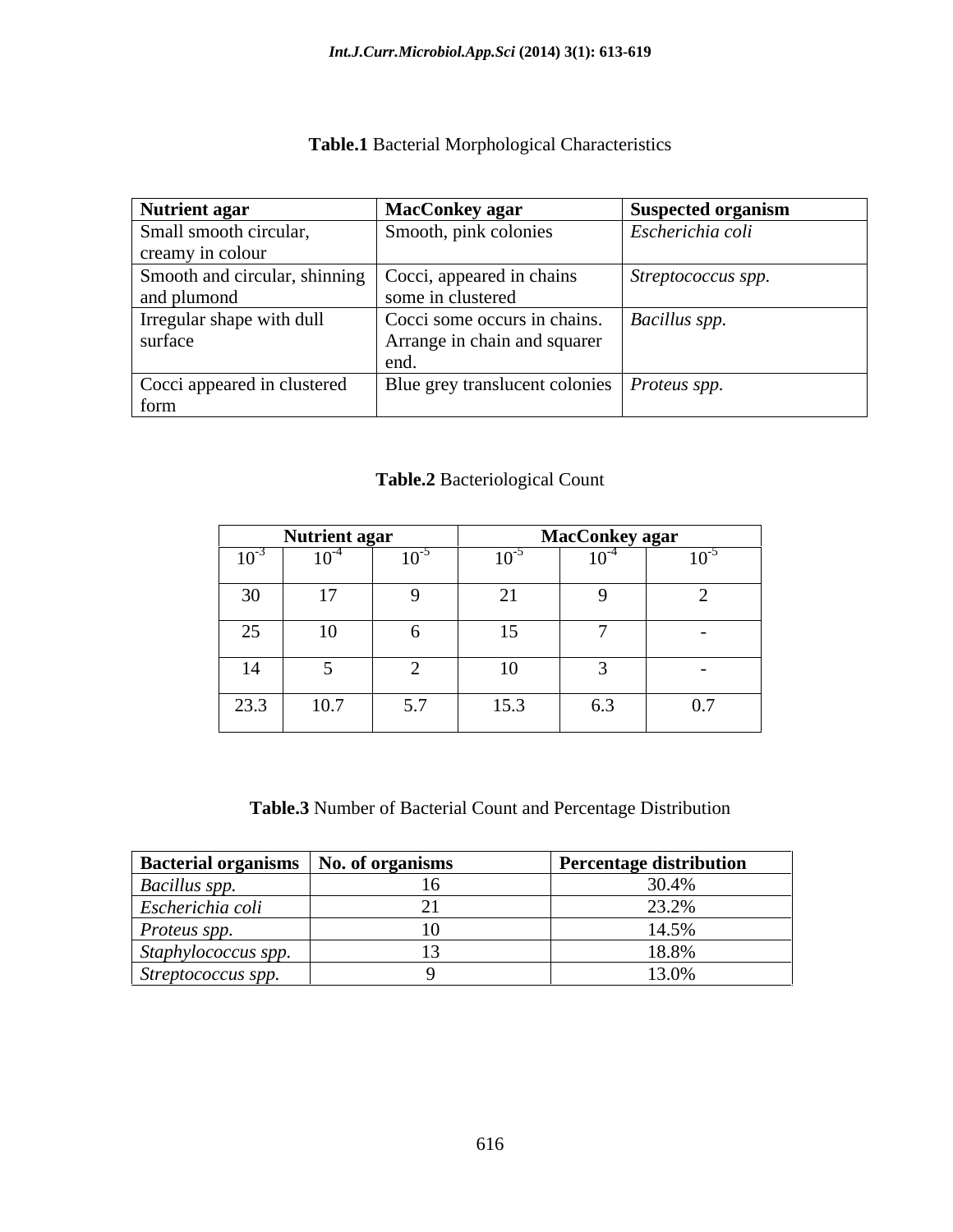| $\sim$ $\approx$<br>ာ ဦ | tility<br>$\mathbf{M}$          | A)<br>$\cup$      | $\overline{\phantom{0}}$<br>$\overleftrightarrow{a}$<br>ਜ਼<br>$\overline{X}$ | $\Xi$<br>$\overline{\phantom{0}}$<br>$\circ$<br>$\cup$ | $\overline{\phantom{0}}$ | <u>ස්</u>          | $\boldsymbol{\Omega}$          | $\overline{\phantom{0}}$<br>$\geq$ | Identified<br>bacterial      |
|-------------------------|---------------------------------|-------------------|------------------------------------------------------------------------------|--------------------------------------------------------|--------------------------|--------------------|--------------------------------|------------------------------------|------------------------------|
|                         |                                 |                   | $\sim$ $-$                                                                   | $\sim$ $\sim$                                          | AG                       | $\mathbf{\Lambda}$ |                                |                                    | AG AG Staphylococcus         |
|                         |                                 |                   |                                                                              |                                                        |                          |                    |                                |                                    | spp.                         |
|                         | <b>Contract Contract</b>        | $\sim$ 100 $\sim$ | $+$                                                                          | $\sim 100$ m $^{-1}$<br>$\sim$ $\sim$ $\sim$           | $\sim$                   | AG                 | $\overline{a}$<br>$\mathbf{A}$ |                                    | Streptococcus<br>spp.        |
|                         |                                 |                   |                                                                              |                                                        |                          |                    |                                |                                    |                              |
| $\sim$ $-$              |                                 | <b>Service</b>    |                                                                              | $\sim$ $-$                                             | G                        | $\mathbf{A}$       | AG                             |                                    | A <i>Escherichia</i><br>Coli |
|                         | <b>Contract Contract Street</b> |                   | $\sim$ 100 $\sim$                                                            | <b>Contract Contract</b><br>$\sim$ $-$                 | $\sim$ $-$               |                    |                                |                                    | AG AG G Bacillus spp.        |
| $\sim$ $-$              |                                 | $\sim$ $-$        | $\sim$ $-$                                                                   | <b>Contract Contract</b><br>$\sim$ $\sim$              | AG                       | $\mathbf G$        | $\mathbf{A}$                   |                                    | Proteus spp.                 |

**Table.4** Biochemical test and gram reaction

 $+$  = Positive ; AG= Acid and Gas - = Negative ; A = Acid ; AG= Acid and Gas; G = Gas

### **Biochemical identification**

effervescence indicate that catalase is colour implies that the result is positive. present (catalase positive). In isolated that do not produce acid

A drop of normal saline was placed on each ends of a slide. A colony of the test organism was emulsified in each of the drops to make two thick suspensions. A clumping within 5-10 minutes indicate positive result while no clumping signifies negative result.

### **Methyl red test**

**Catalase test** 2 ml of peptone water was inoculated 1-2 drop of 3% hydrogen peroxide was  $\frac{370}{C}$  for 48 h and added a drop of placed on a clean grease free slide, and methyl red reagent (prepared by then with a sterile glass rod, the dissolving 0.04 grams of methyl red organism was collected and mixed with powder in 100 ml of ethyl alcohol) was the hydrogen peroxide. Bubbles or added to the tube. Development of red **Coagulase test** red changed to yellow showing a with the bacteria organism and incubated at 37 0C for 48 h and added a drop of colour implies that the result is positive.In isolated that do not produce acid during glucose fermentation, the methyl negative result.

### **Indole test**

drop of plasma was added to one of the the bacteria organism and incubated at 37 suspensions end and mixed gently  $^{0}C$  for 48h. 0.5ml of Kovac's reagent was 2 ml of peptone water was incubated with the bacteria organism and incubated at 37 **-** Andrew March 2014 added; development of red colour indicates positive.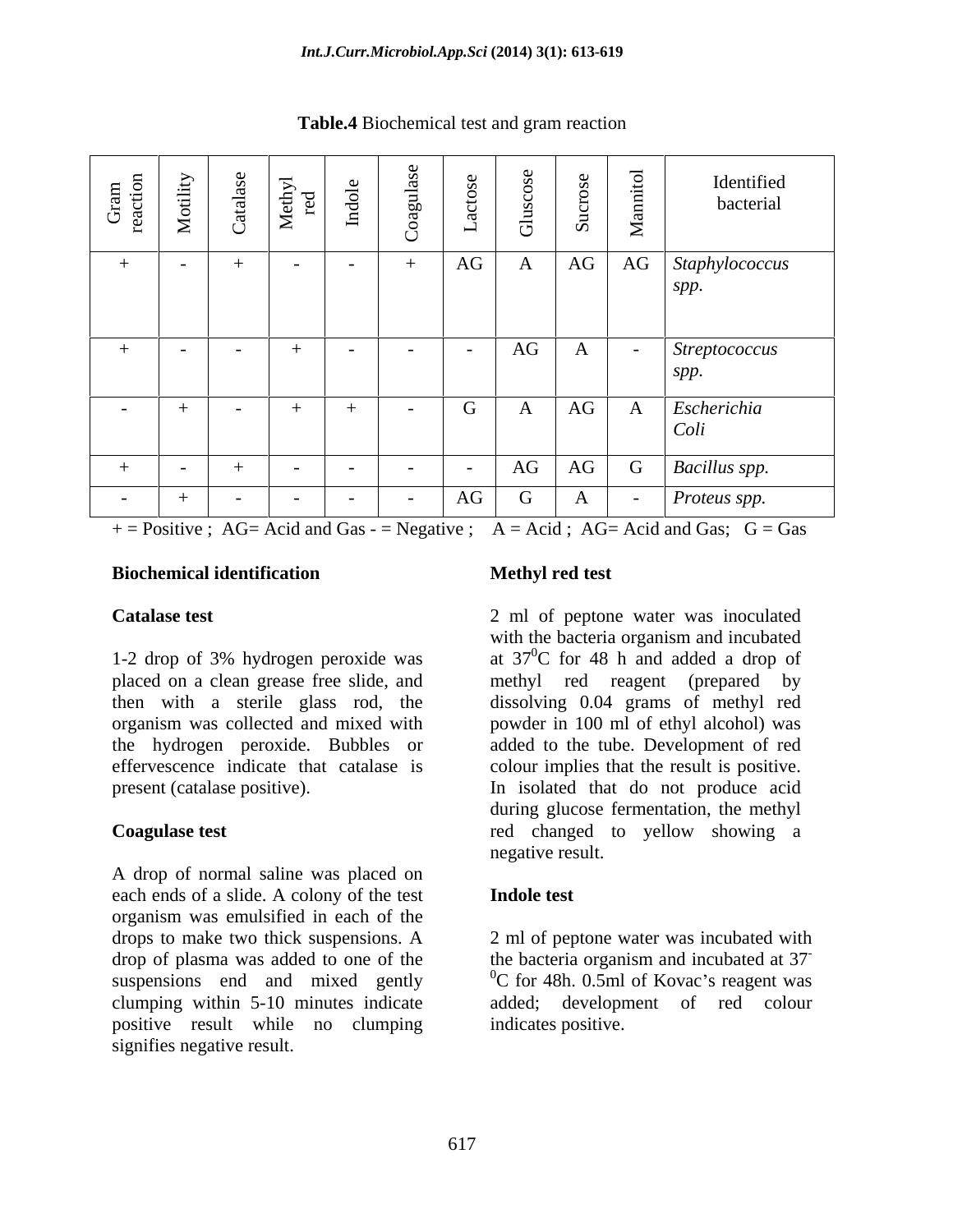samples of spoilt African breadfruits obtained from Ogbete main market organisms isolated were the *Bacillus spp., Escherichia coli, Proteus spp., Staphylococcus spp.* and *streptococcus spp.* At the end of the practical work, the

involve in spoilage of African breadfruit. From the present investigation, several species of bacterial organisms were isolated; they include *Bacillus spp*, *Staphylococcus spp* and *Streptococcus spp.* This study is completely in agreement with other experimental survey, which reports that bacterial *Streptococcus spp, Proteus spp,* Appl.Tropical Agricult. 1(6): 111-115. *Escherichia coli and staphylococcus spp* are involved in the spoilage of African

It had been found that *Bacillus spp, Staphylococcus spp, Streptococcus spp, Proteus spp and Escherichia coli* were all present in different percentage of the spoilt breadfruits analysed so, Decne". J. Food Chem. 2(17): 59-64. consumption of these spoilt breadfruits are hereby discouraged from the results

- Adeparusi, E. O. 2001. "Effect of processing nutrient and anti-nutrients of lima bean (Phaeolus lanatus) flour".
- Adeparusi, E. O. 2001b. "Effect of processing on some minerals, anti nutrients and nutritional composition

**Results and Discussion** of African yam bean". J. Dust-Agric and Env. 3(1): 101-108.

- Several colonies were observed from the **Anazonwu**, B. J. 2006. Nigeria recipes. Anazonwu, B. J. 2006. Nigeria recipes. BC Publishers: Enugu, p. 12.
- Enugu. The suspected bacterial people and culture". J. Sci.Ethnobot. Balick, M. and Cox, P. 1999. "Plants, 15(3): 85-88.
- results were tabulated. dietary preparation *. J. Plant Food,* Basier, O., and Lawal R. O. 2006. Changes in the major nutrient of the seeds of *Treculia Africana* during 1(6): 249.
- Bacterial organism had long known to Buchanan, R. E. 2006. Bergy's manual of Buchanan, R. E. 2006. Bergy's manual of determinative bacteriology,  $8<sup>th</sup>$  edition.  $th$  odition edition. Williams and Willings Company: Balturiore, p. 25 and 28.
- *proteus spp, Escherichia coli,* Chemical evaluation of nutritive Edet, E.E., Eke, O. U. and Ifon, E. I. 2002. value of seed of African Breadfruit". J. Food Chem. 2(17): 41-47.
- organisms like *Bacillus spp,* Ejidike, B. N. 2001. "Dietary protein requirements of the African land snail (*Archachantina marginata*) . J.
- breadfruit (Buchanan, 2006). utilities of African breadfruit as food Ejiofor, M. A., Obiajulu, O. R., and Okafor, J. C. 2008. "Diversifying and feed". J. Inter. Tree Crops, 1(51):25-134.
	- 2005. "Chemical composition and amino acid content of African breadfruit Trculia Africana
- of this research. The example of this research. The Harley and Klein's microbiology **References** Companies, Inc: New York, p.10124- Joanne, M. W., Linda, M. S. and Christopher, J. W. 2008. Present seventh edition. McGraw Hill 1028.
	- J. Narhung, 45(2): 94-96. prepared from the fruit of *Treculia*  Lawal, R. O. and Bassir, O. 2007. The nutrient composition of the Afon Diet- Nigerian cooked "Testa-free" seed *Africana* . J. Food Chem.. 4(23): 308.
		- Leobel Fred, C.. 2002. "The Complex Origin of Breadfruit Trees of plant". J.